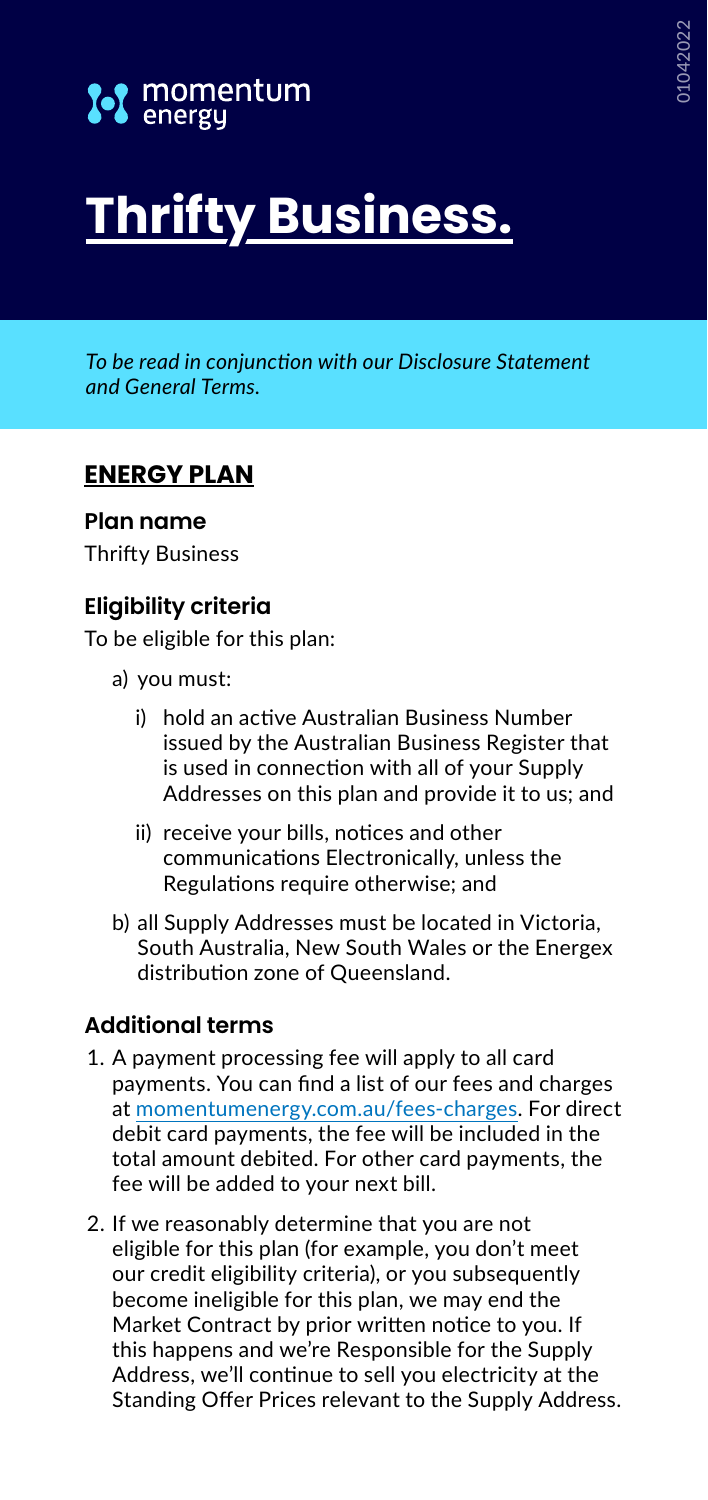3. We may vary or retire the plan, by prior written notice to you. If we vary the plan, our notice may include a link to details of the variation on our website.

# **EXTRA PRODUCT TERMS**

### **Renewable promise**

In these Extra Product Terms:

- **Hydro Tasmania** means our parent company, the Hydro-Electric Corporation (ABN 48 072 377 158);
- **RECs** means renewable energy certificates, including small-scale technology certificates and large-scale generation certificates; and
- **Renewable Energy** means energy generated from renewable resources (e.g. sunlight, wind or water).
- 1. We'll:
	- a) ensure that Hydro Tasmania or another electricity generator will generate an equivalent amount of Renewable Energy as we bill you for in that same calendar year; and
	- b) engage an external auditor to examine the reconciliation of the Renewable Energy generated against the quantity of the renewable promise.
- 2. You acknowledge that:
	- a) the electricity supplied to the Supply Address comes from the grid and consists of energy generated from both renewable and nonrenewable sources, so you won't necessarily receive Renewable Energy;
	- b) the renewable promise isn't accredited by the National GreenPower Accreditation Program and the Renewable Energy referred to in clause 1(a) won't give you any rights to claim or receive RECs or any other environmental product, whether or not the Renewable Energy is eligible to produce those certificates or products;
	- c) we've made no representation to you that our renewable promise will reduce the quantity of greenhouse gas emissions attributable to you at law, or achieve any other purpose, and you've relied on your own investigations, interpretations, deductions, information and determination in deciding whether the renewable promise is suitable for you;